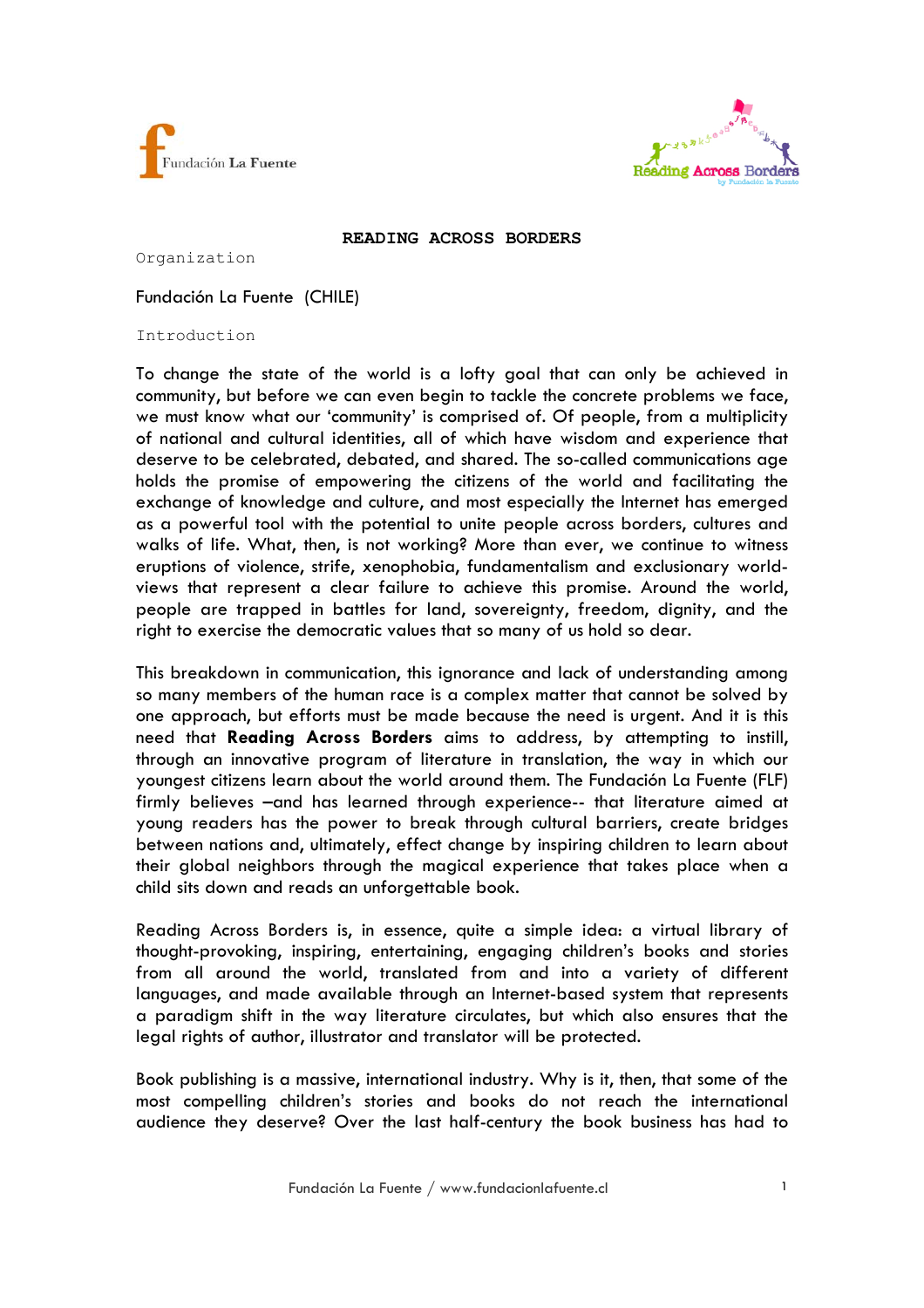



compete with television, movies, video games and now the Internet in order to survive, and this often means that the worthiest books and stories from an educational or intellectual perspective get steamrolled by the cookie-cutter books and stories that offer more succulent profits for book publishers—the television and movie tie-ins, the cynically created cartoon characters designed as cheap entertainment to keep kids out of trouble, the bestsellers that may be enjoyable but do little to foster the kind of values that the Global Redesign Initiative champions and that are in such dire need of revival all around the world.

Reading Across Borders is an effort to address a problem that is the result of systemic failure. The big-picture problem is that too many of us have no knowledge of people and cultures beyond our own national borders. The small-picture problem is that today's publishing industry, which in an ideal world would serve as a conduit for transmitting this vital knowledge, is not delivering children the kind of cross-cultural literature that promotes international understanding, due to the constraints of an economic structure that encourages publishers to treat books as commodities rather than cultural treasures. In addition, the expenses associated with translation, printing, shipping, and storing physical volumes make any cross-cultural literary endeavor prohibitively expensive, given that these factors raise prices to levels that make books unattainable for the vast majority of children around the world. To make matters even gloomier, many first-world governments have extremely limited public support for the promotion of literature beyond their borders. Moreover, the children's books that do get translated, by and large, follow a 'north to south,' colonialist pattern that we aim to correct. Far too often it is books and stories from the so-called First World that are translated for the benefit of less-developed countries, and yet there is a wealth of stories and books from all over the world that deserve to 'travel north,' so to speak, but do not because of unfavorable economic and political conditions. This is the situation that FLF aims to change, by radically redesigning the way in which children's books are translated, published and made available to the public. FLF has undertaken this challenge precisely because it has made tremendous strides in addressing similar problems in Chile.

# **About Fundación La Fuente**

Fundación La Fuente (FLF) is a non-profit institution engaged in promoting and implementing educational and cultural initiatives that benefit at-risk communities. Since 2000, FLF has been creating school libraries, improving public libraries, equipping mobile school and community libraries and developing museums and cultural centers in urban and rural areas all over Chile. Its staff brings a diversity of backgrounds and experience to the organization and includes primary and secondary school teachers, specialists in literature, actors, musicians, artists, management experts, designers, sociologists, child development specialists, and librarians. FLF's landmark program, Creating Tomorrow's Readers, develops school,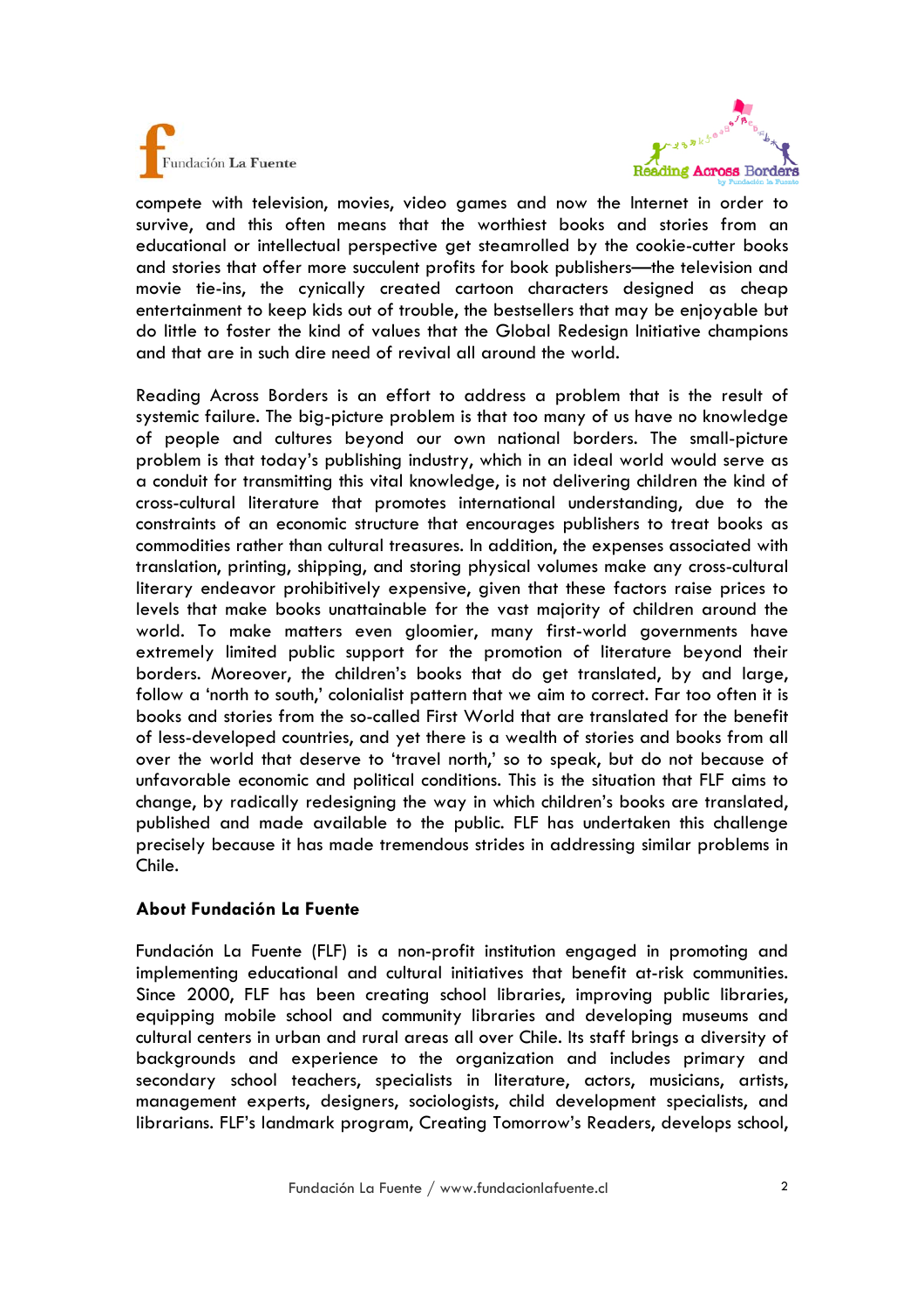



public, and mobile libraries for school children and communities at large. The project entails the implementation of a reading program, and to this end teaches educators and librarians how to develop and manage reading and related cultural activities. The goal of the project is to introduce and encourage reading among children, youth and community by providing reading and teaching materials that respect and celebrate each community's specific interests and needs. In the nine years since its establishment, the Fundación La Fuente has raised and invested US\$9 million for the benefit of our programs, which operate in over 72 neighborhoods in cities, towns and villages throughout Chile, a country that extends over 2.500 kilometers from Antofagasta in the north to Puerto Aysén in the south. From our center of operations in Santiago, we have built libraries and brought programs to some of the most remote corners of a country with a transportation infrastructure that presents tremendous challenges to these kinds of efforts. FLF belongs to the International Federation of Library Associations and Institutions (IFLA); the Center for the Book, Library of Congress; and the International Board on Books for Young People (IBBY). In 2009, FLF was named Institution of the Year by the Chilean Book Council for its efforts in support and promotion of books and reading, and FLF's founder and executive director, Verónica Abud, was named Social Entrepreneur of the Year by the Schwab Foundation and the newspaper *El Mercurio.* In addition, the Palestinian Foundation of Chile honored her this year with the Edward Said Award, which recognizes outstanding contributions to the country's civic life.

# **Reading Across Borders: Proposal**

Reading Across Borders plans to create a selection of children's books and stories from Europe, the Americas, Africa, Asia, and Australia that represents a diversity of experiences, traditions and cultures in the interest of promoting cross-cultural understanding. The texts will be selected in committee, by an international council of advisers that would include, among others, experts in children's literature, educators, book editors, librarians, and international institutions already working in this field, such as UNICEF, UNESCO, the International Research Society for Children's Literature, and IBBY. In its initial phase, Reading Across Borders will assign the translation of these texts into the six official languages of UNESCO publishing, but the goal is to add more languages as the project matures. For the launch of the project, we will be working with texts aimed at readers from 7 to 10 years of age. Reading Across Borders will negotiate with authors, illustrators and translators for the rights to publish these texts for the exclusive purposes of this project. The texts will be edited and designed in cooperation with the authors, translators and illustrators, and an appropriately unifying design format will be established to create a coherent collection without stripping the texts of the original, individual qualities that make them special. The texts will reside on a digital platform in the form of PDF files and will be available free of charge for one-time-only use by individuals, given that the rights for the texts will have been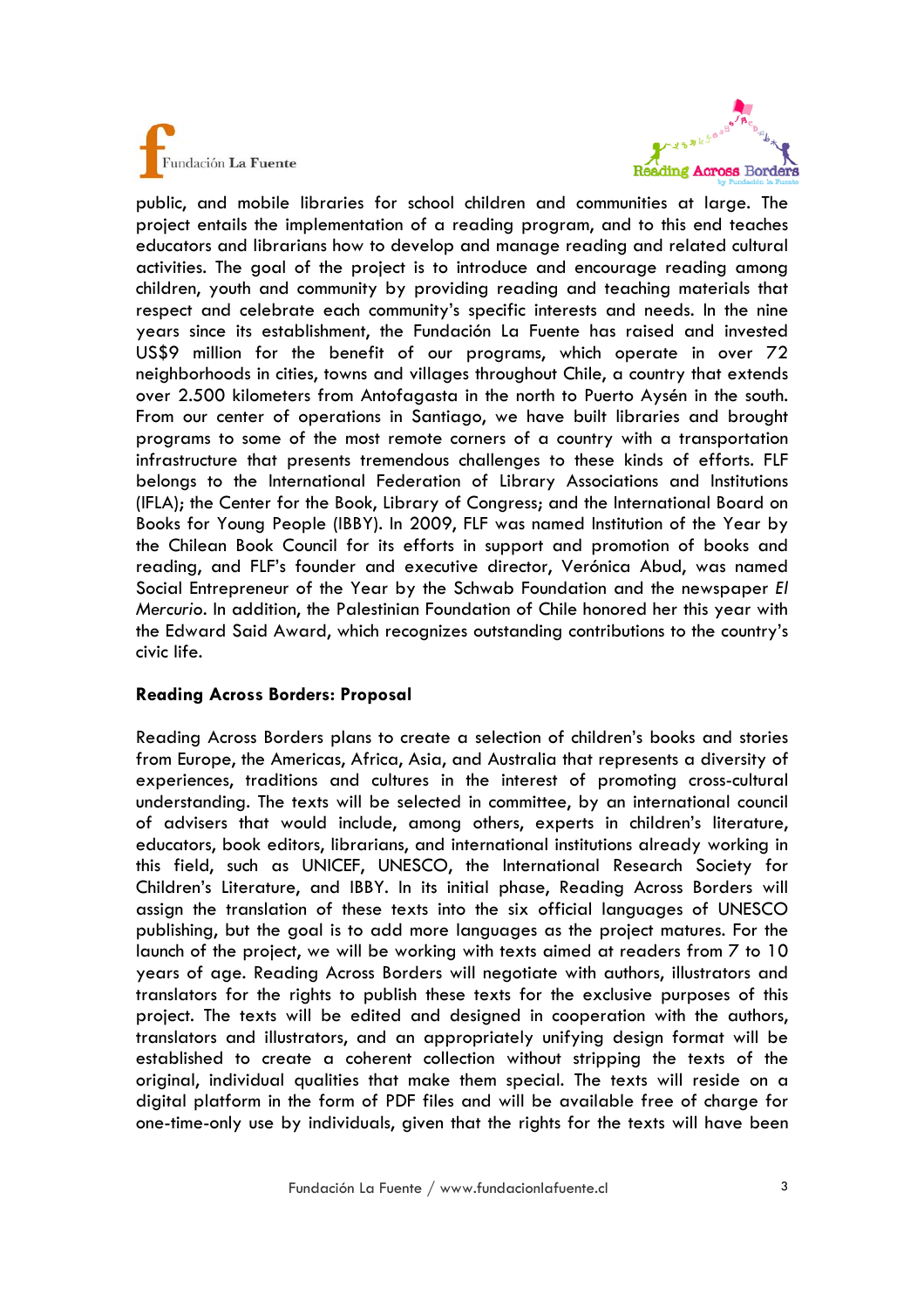



paid for in advance. However, in the event that an institution wishes to publish a given text in bound book form, a separate publication agreement will be drawn up in order to address the specific legal matters relating to the publication in question and to protect all contributors involved.

We have structured the project so that it may begin on a relatively small scale, with a limited number of texts and a limited number of original and target languages, but as time passes, it can easily be expanded in a number of different directions: firstly and most obviously by adding original and target languages, by creating new collections for more age groups and even, at some future point, establishing collections with specific themes within the age-group categories. There are many possibilities for expanding this project, and they will depend primarily on the interest we are able to generate with the first collection that we produce.

The question of creating a digital archive, rather than a collection of bound books, is fundamental to this project for two main reasons. The first goal of this project is to establish a 'treasure trove' of great stories from around the world that will encourage reading and promote cultural understanding among young people. But equally critical to this project is its second goal: to make those books and stories accessible to as broad a public as possible, and the economic realities that affect the cost of publishing, exporting, importing, shipping, and storing bound books make digital texts in PDF form infinitely more attractive than bound books, especially in countries where the book prices are prohibitive for the majority population. As of yet, the book industry has not learned how to use the Internet as an effective platform for publishing, and our project aims to be a pioneer in this effort.

### **Reading Across Borders and the GRI thematic framework**

The very essence of Reading Across Borders is an iteration of the first point of the GRI Thematic Framework, for at its core it is a project that aims to help children, parents and educators discover and rediscover the value of reading, both for the pleasure it brings as well as for the wisdom and knowledge it imparts. The marvel of the very best children's literature resides in its ability to introduce children to the values that are critical to fomenting and sustaining a democratic society: tolerance, understanding, dignity, respect, empathy, and optimism about the human spirit despite hardships and injustice. Through this program we hope to make children curious about the world beyond their front door, town, city, and country, because we firmly believe that by exposing children at an early age to people, places and situations that are different from their own, they have a better chance of growing up free from the prejudice and ignorance that fuel so many of the world's conflicts at present. Children who are encouraged to think beyond national, cultural, religious and political affiliations are less likely to fall prey to stereotypes, discrimination, prejudice, violence and hatred. By giving children knowledge of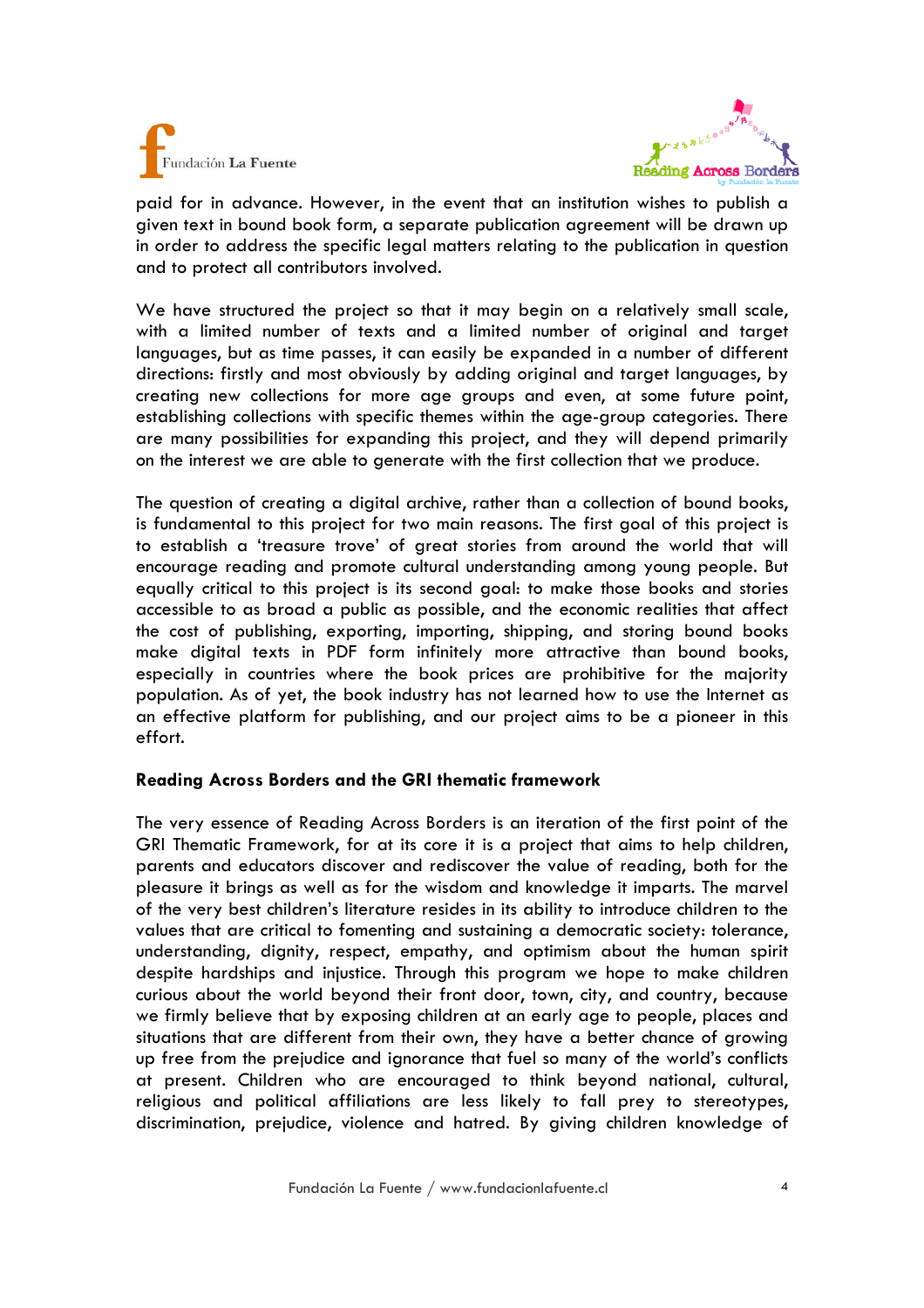



other cultures we will be empowering them: to learn about others, to learn about themselves through others, to think with an open mind but also to think critically, to think for themselves and others in humanistic, rather than nationalistic, religious, or political terms. Compelling stories and books from around the world can be a first step toward a humanities-based education that will give them tools for thinking openly, analytically and generously about the human condition and the world around them so that one day they might try to make it a better, more democratic, more just, more peaceful place to be than it is at the present moment.

Reading Across Borders cannot pretend to solve such massive, complex and delicate problems as those of xenophobia, intolerance, violence, terrorism, human rights violations, armed conflict—in fact, it is hard to imagine any proposal to the GRI capable of such an achievement. The kinds of issues mentioned in the fourth theme of the GRI, "Enhancing Security," are vast in scope and must be tackled from many different angles and disciplines. In one sense, it may seem beyond the purview of this project. But in a deeper, and perhaps less quantifiable sense, Reading Across Borders aims to make progress in all these areas by translating and disseminating books that just might change how people think and, consequently, act. Would terrorism occur if there existed true understanding between factions in conflict? Would weapons of mass destruction be quite so plentiful if ignorance, doubt and suspicion were replaced with the trust and good faith that comes from genuine comprehension of the other? Would human rights violations occur with such impunity if humanistic values were the cornerstone of educational systems around the world? FLF believes, and has seen through its own experience in Chile, that books can be powerful tools for changing how people think about the world around them. Arts-based social entrepreneur programs such as Reading Across Borders are particularly well positioned to respond to many of the problems mentioned in the "Enhancing Security" section precisely because the arts offer a relatively neutral, non-partisan, and depoliticized forum for bringing otherwise incompatible groups together.

### **Reading Across Borders as a response to a need that has arisen as a result of market or governance failure**

One need not be an expert in childhood education or children's book publishing to realize that there is presently a crisis in children's reading habits around the world.

The reason for this crisis is complex: the movie and television industries are more focused on entertaining rather than educating their youngest customers, and by creating simplistic 'name brand' characters with which they bombard movie theaters, television channels, and the Internet as well as video, book, toy, stationery, department and other stores, it is now harder than ever for quality children's literature to reach the audience it deserves. For financial reasons much of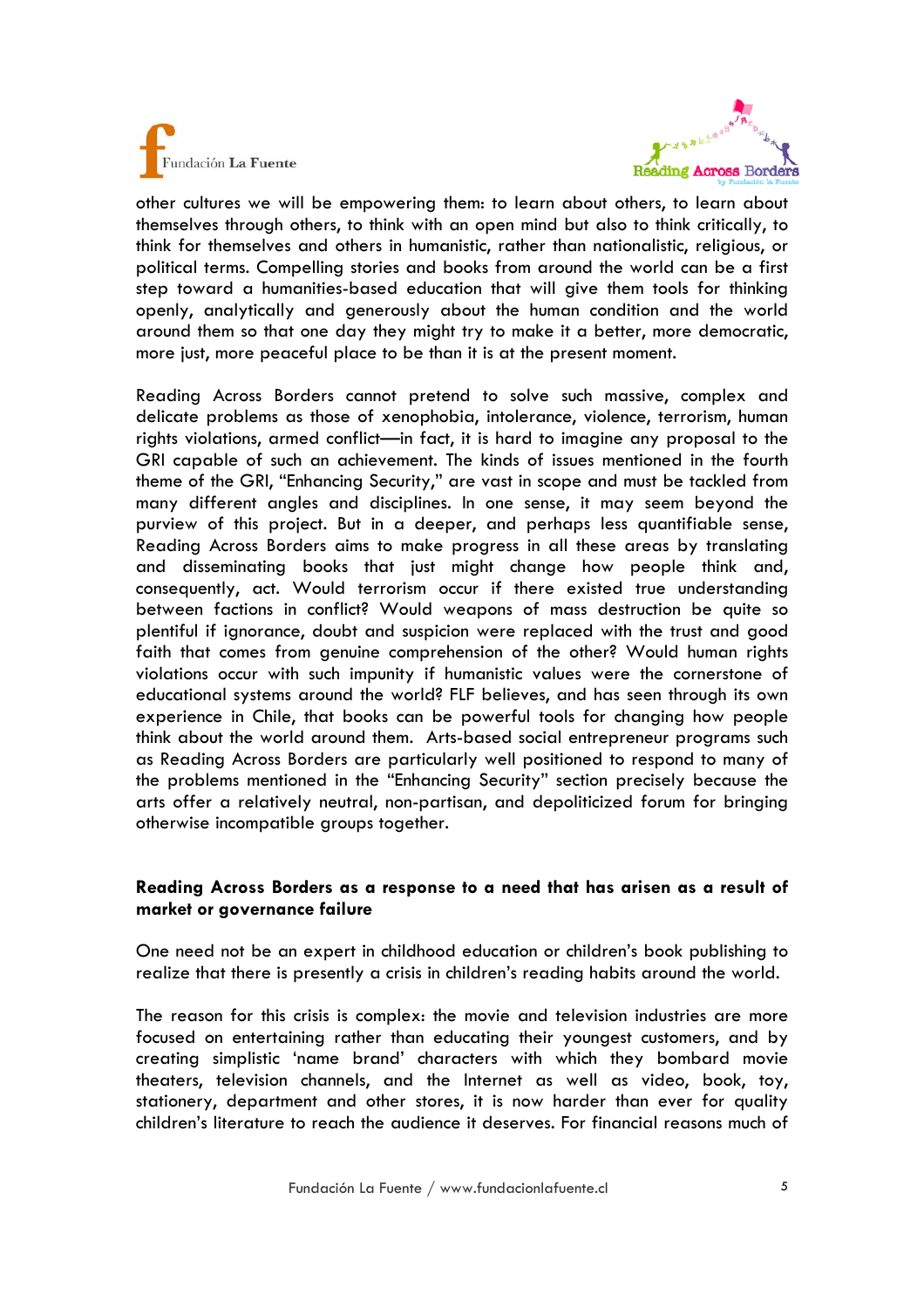



the book publishing industry has had to acquiesce to the realities of an economy that sees books as products that must compete with movies, television, video and other digital games for children's attention. And this is true all over the world: very often it is those books with the greatest name-recognition that manage to get translated into foreign languages, thanks to the sales numbers they can often guarantee publishers. This is the failure that needs to be addressed. This is what needs to be rewired, or rewritten: the process by which children are inspired to engage in a world of imagination and possibility that cannot be accessed by passively watching a television show or playing a video game for the thousandth time.

There is another systemic failure that Reading Across Borders aims to address: the book business and the Internet conundrum. Unlike the music industry, which has adapted to the changes that the digital age has wrought on its business, the book industry has failed to take advantage of the Internet as a constructive tool for the dissemination of literature, and for the last few years has been agonizing over what to do. We believe that the Internet must be not just assimilated but embraced as the very backbone of Reading Across Borders, because the digital platform is the very best one for meeting our project's objectives. At present there exist immense libraries of quality children's books all over the world; they are marvelous but static. There are many admirable collections of children's literature that are published as bound books, but they often never reach the audience they deserve because of the great expenses associated with producing, printing, shipping and storing bound books. Reading Across Borders ventures to break free from the logistical and financial burdens implied by the publication of bound books, by publishing valuable texts on the internet while protecting the legal rights of the copyright owners involved in its projects.

A free-market economy and a sluggish book publishing industry are not solely to blame for the situation that Reading Across Borders aims to address and correct. Though there are exceptions to this rule, there are far too many governments that fail to support cultural endeavors such as the one we are presenting herewith. A surprising number of countries do not even boast a ministry of culture at all, a fact that underscores a very sobering reality: the realm of culture, which is such an ideal space for building bridges, healing wounds and establishing lasting alliances among disparate nations and cultures, has been sorely overlooked, disregarded or inadequately supported on the governmental level. How do we know? A project such as ours should already exist, and it does not.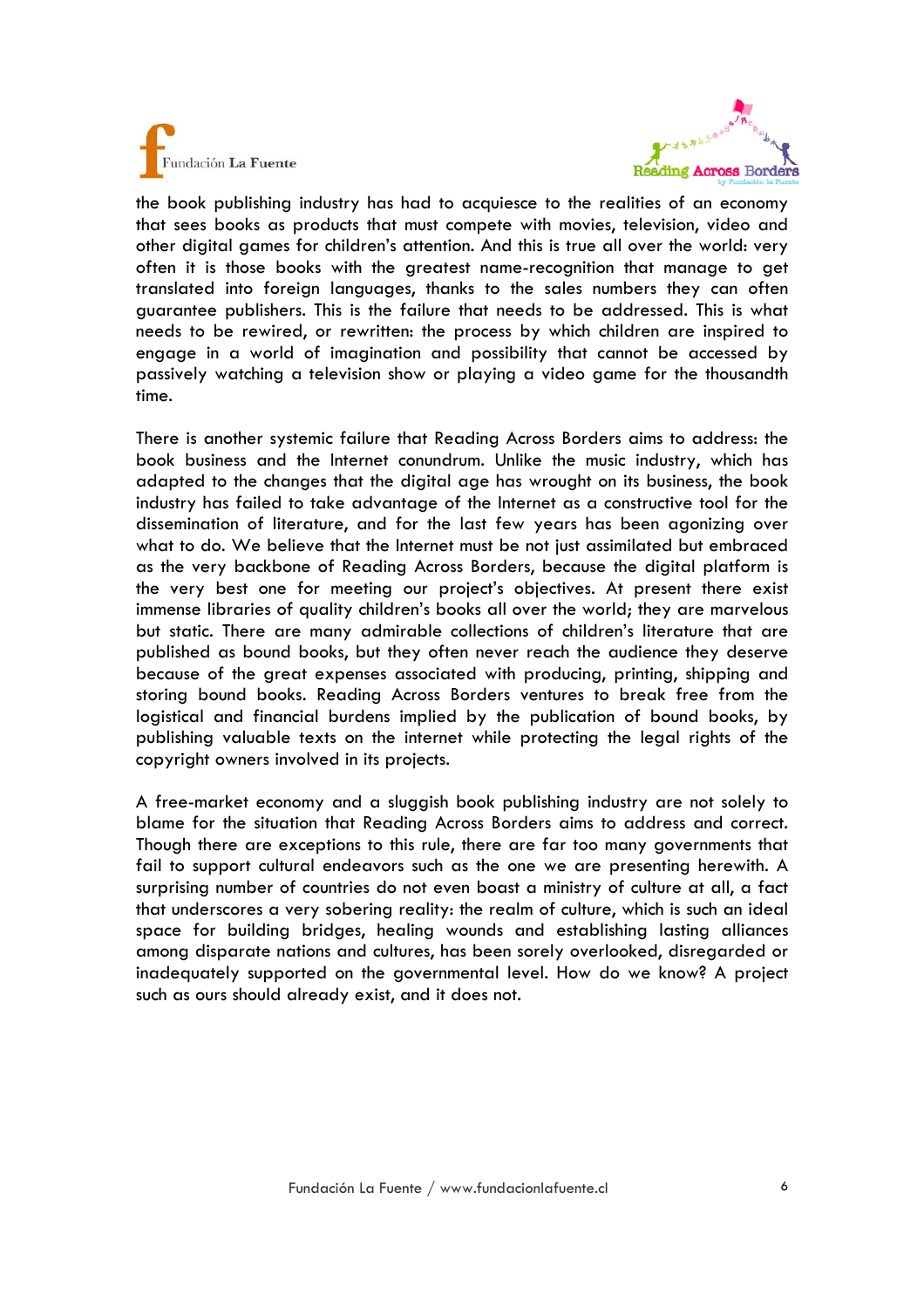



### **Conclusion**

Reading Across Borders is based on the premise that culture can go where politics and economics often cannot. It is a project that aspires to open the door to international communication and understanding by providing meaningful, compelling children's literature all around the world, in a multiplicity of languages, from a multiplicity of cultures in the firm belief that children who learn about their fellow man will grow up to be adults who care about their fellow man. Culture and education ministries, to say nothing of book publishers, should have undertaken a project like this a long time ago, not only for its cultural value but also for the potential earnings it could produce if administered properly. But this kind of project is an anomaly in today's world because the kinds of organizations that should sponsor them have failed to adapt to the changes and challenges of our digital, global  $21<sup>st</sup>$  century world. They have failed to see that great literature can also be a very good business. They have failed to see that great authors can open channels of communication that politicians cannot. They have failed to see that the arts in general and literature in particular have the power to make people see the world for what it is and also for what it can be.

Reading Across Borders sees all this. It sees these systemic flaws as challenges that must be undertaken and conquered with an entirely new set of priorities, values and beliefs. The institutions and organizations that determine what kind of literature is published for children are in dire need of a redesign, and it was only by rethinking this system entirely –looking beyond commercial enterprise, beyond governmental institutions, beyond dominant languages and nations-- that Reading Across Borders was conceived, as an organization that will work from the ground up, with local advisors all around the world who can orient our book-selection process away from the hype and background noise of the commercial publishing and entertainment industries, and focused on the shared objectives and values that we have presented in this proposal.

It is our belief that books have been gravely underrepresented in the circuits of international cultural exchange, mainly because traditional book publishing is a cumbersome, high-overhead business that is hard to adapt to the multilingual, multicultural world in which we live. But the Internet has the power to change this, and when it is used intelligently, as a tool for communication, the dissemination of great literature –and the values that are conveyed through it—can become a reality, and that is what Fundación La Fuente aims to achieve through Reading Across Borders.